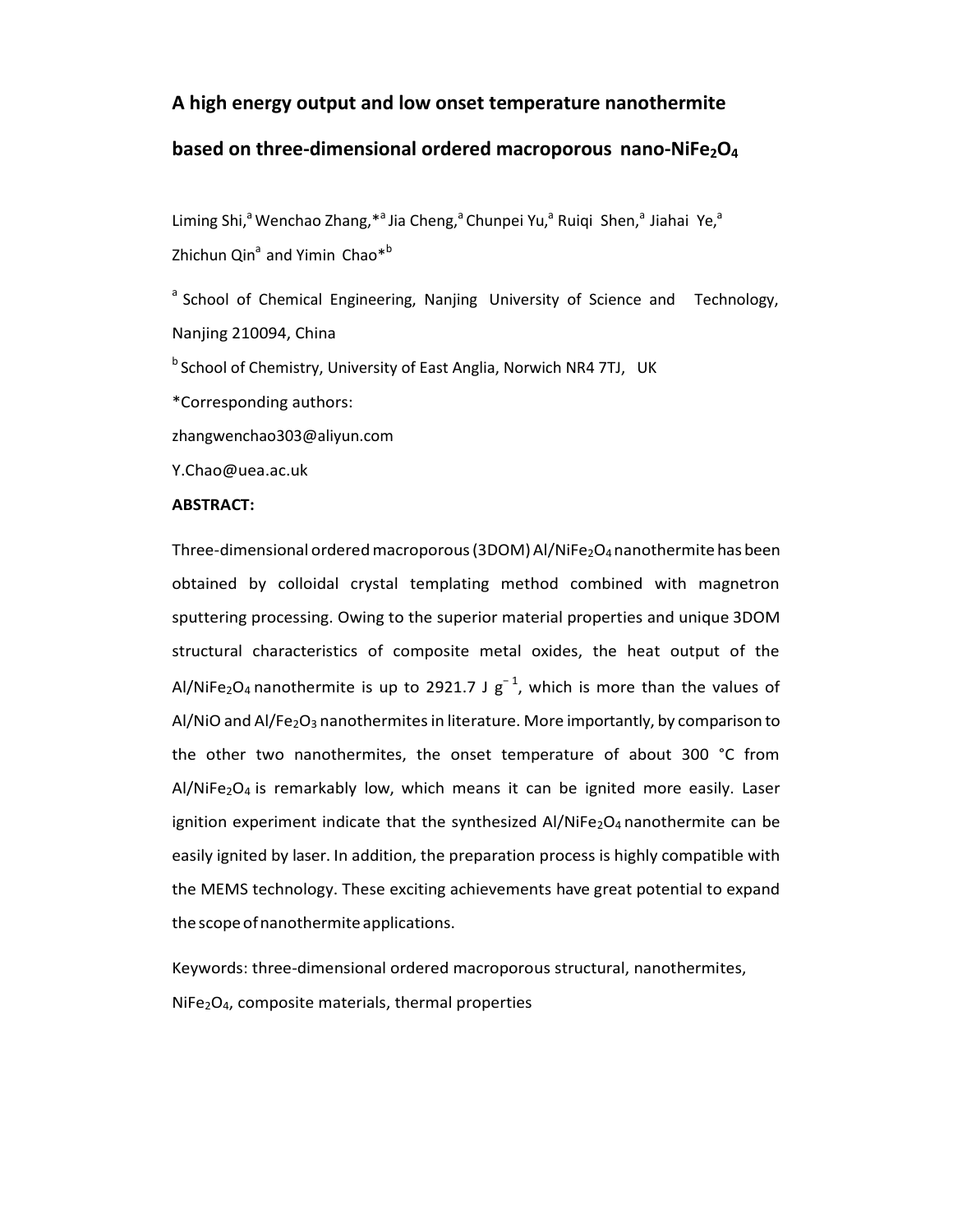#### **1. Introduction**

Energetic thermites, a class of mixture or compound that contain fuel metal and matching oxide, have been used in wide range of applications because of their high heat quantity  $1, 2$ . At present, the research of nanometer scale thermites has become mainstream owning to higher-energy output and faster energy release rate compared with traditional thermite materials  $3$ . Some processes to prepare nanocomposites have been reported in literature: electrophoretic deposition  $^{4}$ , selfassemble  $^5$ , sol-gel  $^6$ , and multilayered foils  $^7$ . However, in the vast majority of reported nanothemites, the metal oxides are single metal oxide. High onset temperature is still a problem for the similar systems, which is leading to the difficulty of ignition with limited application in MEMS initiating explosive devices. For

example, the onset temperature of Al/CuO, Al/Fe<sub>2</sub>O<sub>3</sub>, Al/NiO nanothermite reaction is 500 °C, 550 °C, 400 °C, respectively  $8-10$ . Recent studies have indicated that the composite metal oxides (combination of two or more metals in an oxide matrix) possess unique properties, such as synergistic effect, catalytic property and electronic properties  $11$ . This can bring a superior performance in energetic material applications  $^{12}$ . In addition, composite metal oxides can meet with the demand of the reaction of energetic materials that require oxygen in self-sustaining reaction. In literature, sol-gel  $^{13}$  and the hydrothermal method  $^{14}$  have been employed to create the nano-composite metal oxides. However, the poor dispersion is the common disadvantage of this kind. Three-dimensionally ordered macroporous (3DOM) structure with pores sized in the sub-micrometer range is a viable alternative to solve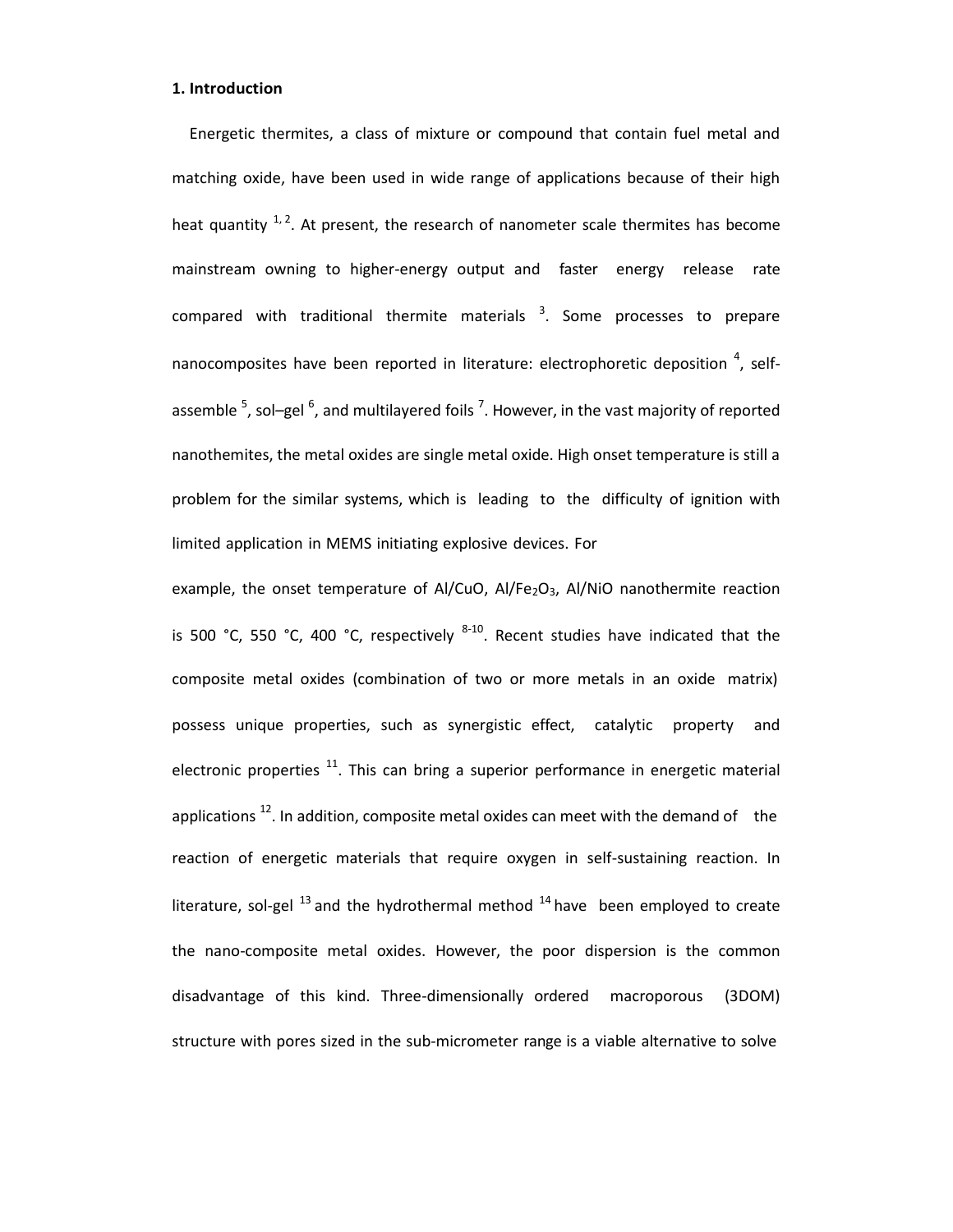dispersion problem because of the stable porous structures and uniform pore size <sup>15,</sup>

16 .

In the present work, Ni-Fe composite metal oxide has been chosen to explore the possibility of the utilization in nanothemites owing to the high theoretical calorific value. The synthesized nanothermite with compound metal oxide has shown significant performance compared with traditional thermite materials, such as lower onset temperature, higher-energy output, and fully compatible with MEMS technology. It is expected that composite metal oxides are to be the focus of nanothemite studies because of their unique performance.

### **2. Experimental section**

#### *2.1 Sample preparation*:

All purchased chemicals were of analytical grade and used without further purification. The highly monodispersed polystyrene (PS) microspheres were successfully prepared via emulsifier-free polymerization method. Subsequently the colloidal crystal template was assembled onto as-cleaned microslide substrate by depositing the suspension. The certain amount of Fe(NO<sub>3</sub>)<sub>3</sub>•9H<sub>2</sub>O and Ni(NO<sub>3</sub>)<sub>2</sub>•6H<sub>2</sub>O were dissolved into mixed solution of methanol and ethylene glycol (1:1 in volume) under stirring for 4 h. Afterwards, the colloidal crystal template was immersed vertically into the resulting precursor for 5 min, followed by drying at 50 °C for 2 h. This process was repeated once more to let the precursor completely fill into the close-packed PS colloidal crystal. The as-fabricated samples were then pyrolyzed at 500 °C for 5 h. The 3DOM NiFe<sub>2</sub>O<sub>4</sub> skeleton was formed during calcination process.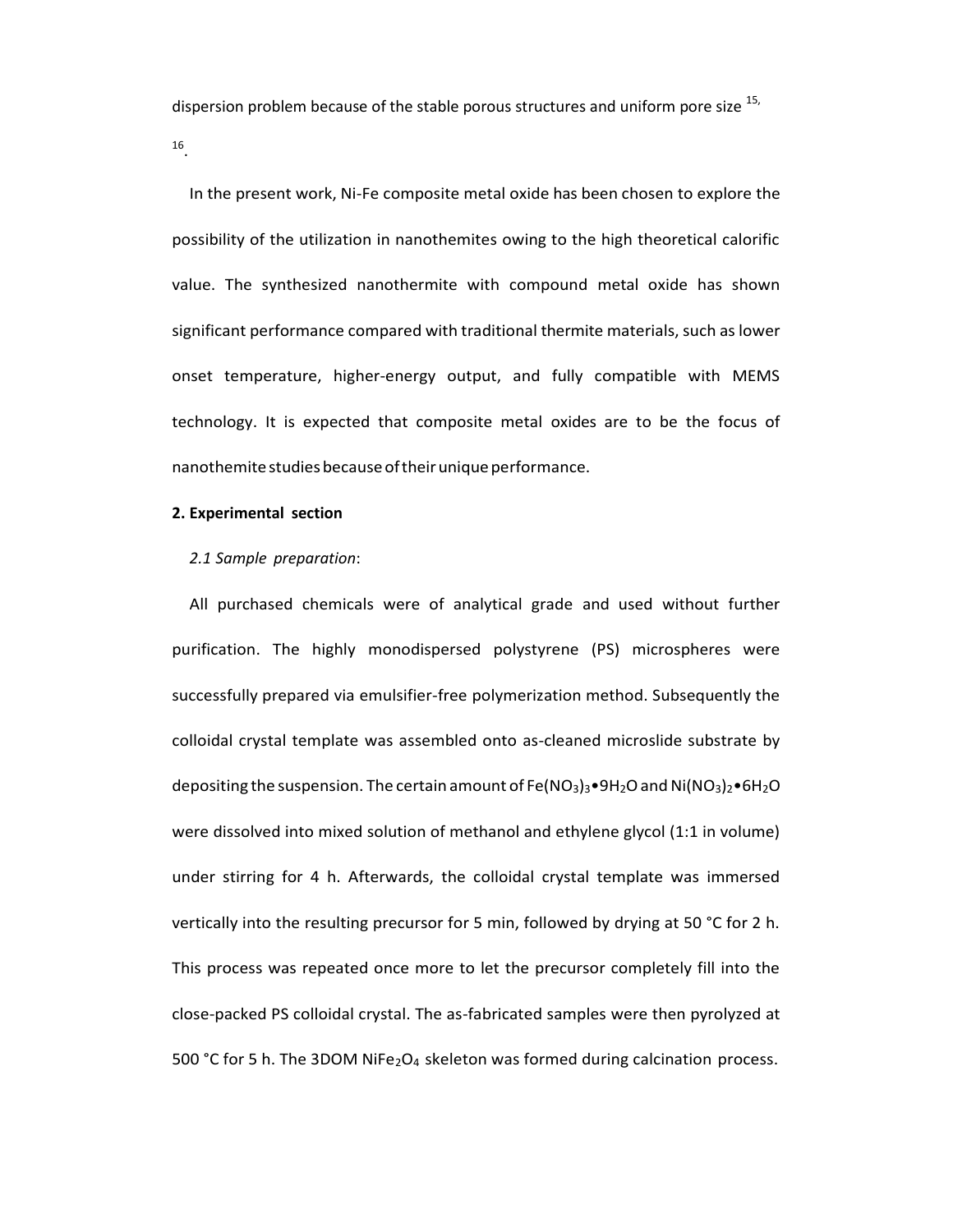Finally, nano-Al was deposited onto the 3DOM NiFe $_2$ O<sub>4</sub> by magnetron sputtering under a vacuum level of  $5\times10^{-3}$  Pa and a temperature at 30 °C in order to obtain 3DOM Al/NiFe2O<sub>4</sub> nanothermite membrane on the substrate.

#### *2.2 Characterization*:

The crystal structures of all the samples were analyzed by powder X-ray diffractometer(XRD, Bruker,D8 Advance). The morphology was characterized using a field emission scanning electron microscope (SEM, Hitachi, S4800). And the differential scanning calorimetry (DSC, Mettler Toledo, DSC 1) measurement was carried out to obtain the thermodynamic performance. A pulsed laser (Beamtech, DAWA-350) was used to investigate the ignition performance of the 3DOM  $NiFe<sub>2</sub>O<sub>4</sub>/Al$  nanothermite membrane. The combustion behavior of sample was recorded by using a high-speed camera (HG-100K Motionxtra, Redlake MASD Inc., USA)

#### **3. Resultsanddiscussion**

Fig. 1 shows the X-ray diffraction (XRD) patterns of NiFe<sub>2</sub>O<sub>4</sub> membrane, Al/NiFe<sub>2</sub>O<sub>4</sub> membrane and the final product of Al/NiFe<sub>2</sub>O<sub>4</sub> membrane after a DSC test. Fig. 1(a) is completely indexed to be NiFe<sub>2</sub>O<sub>4</sub> (JCPDS NO.10-0325). Compared with Fig. 1(a), four extra peaks are observed in Fig. 1(b) and these peaks are completely indexed to Al (JCPDS No.4-787), indicating the Al has been deposited onto NiFe<sub>2</sub>O<sub>4</sub>. The results are confirmed by EDS (in Fig. 2). The peaks of Ni, Fe and Ni, Fe, Al are observed in Fig. 2(a) and Fig. 2(b), respectively. EDS analysis also shows the atom ratio of Al, Fe and Ni is 6.85:1.92:0.85 (see Table S1 in the Supporting Information). The molarratio of Al and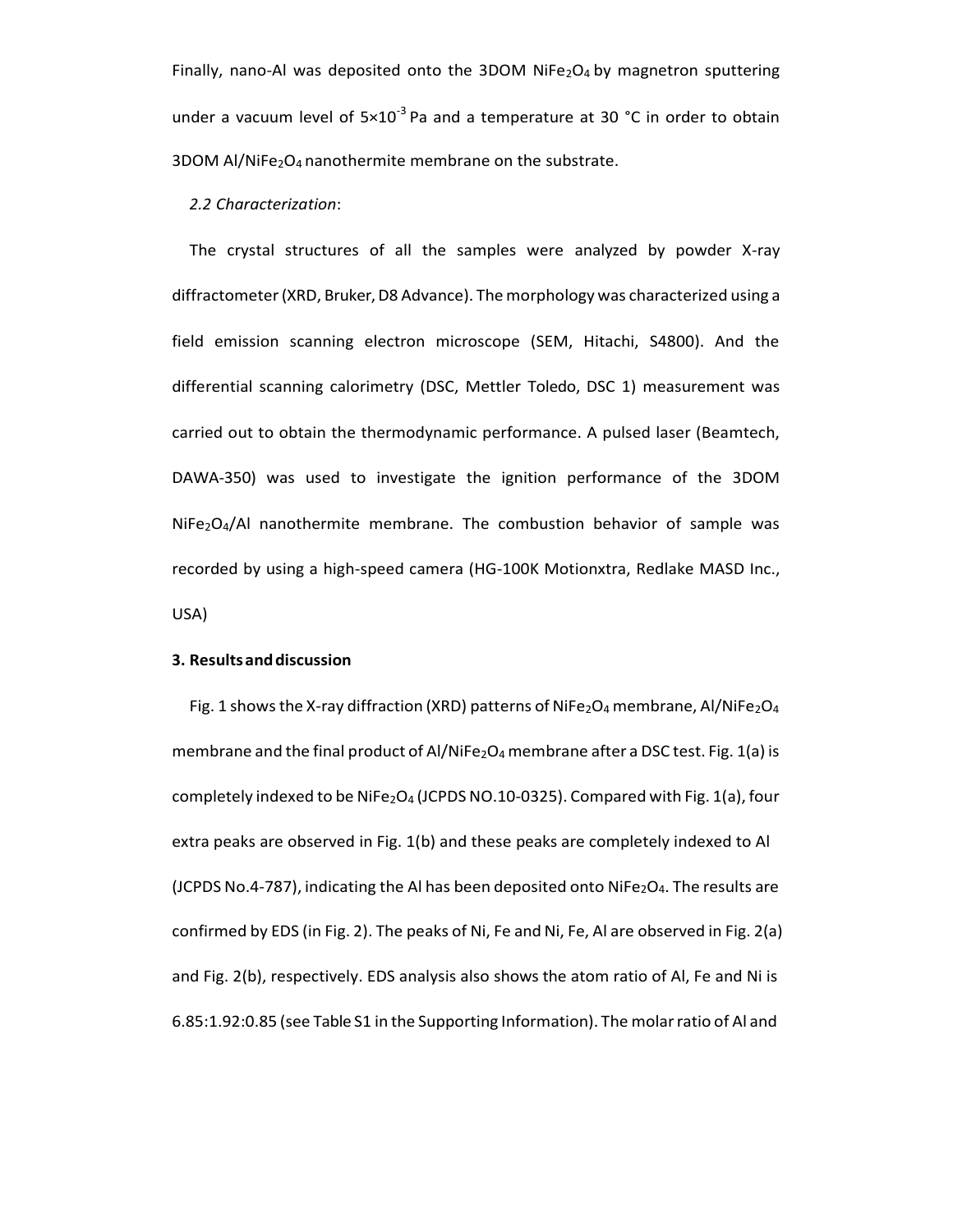NiFe2O4 is 6.85:0.96. Fig. 1(c) is the XRD pattern from the product of Al/NiFe<sub>2</sub>O<sub>4</sub> membrane after a DSC test. From the pattern, in the complex product, [Fe Ni] alloy (JCPD NO.18-0877) and  $Al_2O_3$  (JCPD NO.10-0173) are the main components.



Fig. 1. XRD patterns of (a) NiFe<sub>2</sub>O<sub>4</sub> membrane after calcination, (b) Al/NiFe<sub>2</sub>O<sub>4</sub> membrane, (c)





Fig. 2. EDS patterns of (a) NiFe<sub>2</sub>O<sub>4</sub> membrane and (b) Al/NiFe<sub>2</sub>O<sub>4</sub> membrane

The morphologies of all the samples were examined by SEM. All the results are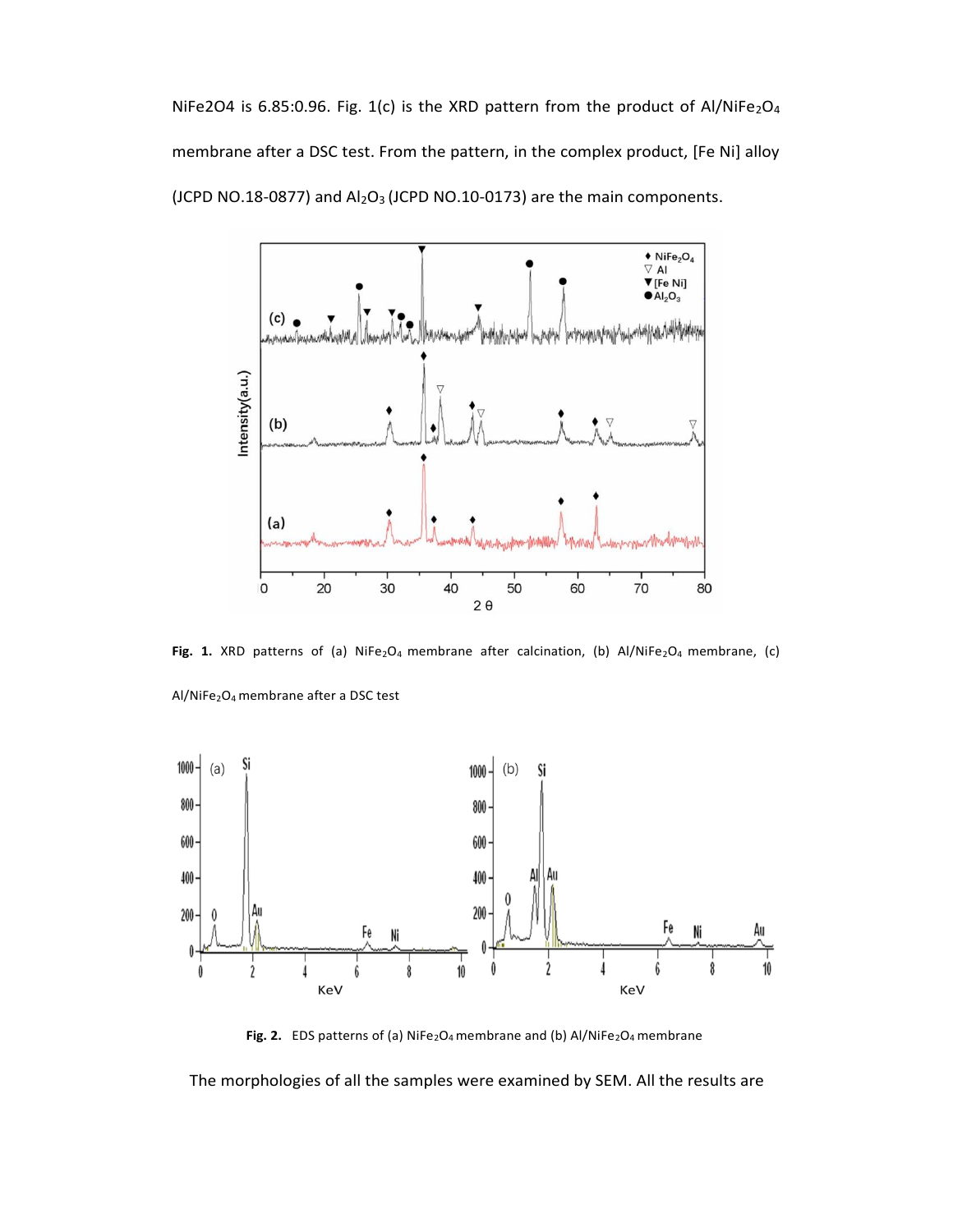given in Fig. 3. The surface view, in Fig. 3(a), of the PS template shows that the particle diameter of PS particle is about 300 nm and every sphere is surrounded by six others. High dimensional consistency and closely packed are its main characteristic. Cross-section view in Fig. 3(b) indicates that the thickness of PS film is about 2.8  $\mu$ m. The NiFe<sub>2</sub>O<sub>4</sub> membrane was prepared after calcination process. Fig.  $3(c)$  shows that the NiFe<sub>2</sub>O<sub>4</sub> membrane has a honeycomb structure. The size of the pore and the wall thickness are about 182 nm and 27 nm, respectively. From Fig.  $3(d)$ , it can be seen that the thickness of NiFe<sub>2</sub>O<sub>4</sub> membrane is about 1.5  $\mu$ m. The changing of aperture size and thickness is mainly caused by the deformation of the PS template in the process of calcination. After the Al deposition, asshown in Fig. 3(e, f), the NiFe<sub>2</sub>O<sub>4</sub> have been obviously coated by Alto form dense coalition.



Fig. 3. SEM images of (a, b) polystyrene spheres template, (c, d) 3DOM NiFe<sub>2</sub>O<sub>4</sub> membrane, and (e, f)

3DOM Al /NiFe<sub>2</sub>O<sub>4</sub> membrane after Al deposition, (a, c, e) surface view and (b, d, f) cross-section view Heat release and onset temperature are the main indicators of evaluating thermite. The thermal property of the Al/NiFe<sub>2</sub>O<sub>4</sub> nanothermite was evaluated by DSC in the temperature range from 100 to 800 °C. As shown in Fig. 4, two exothermic peaks and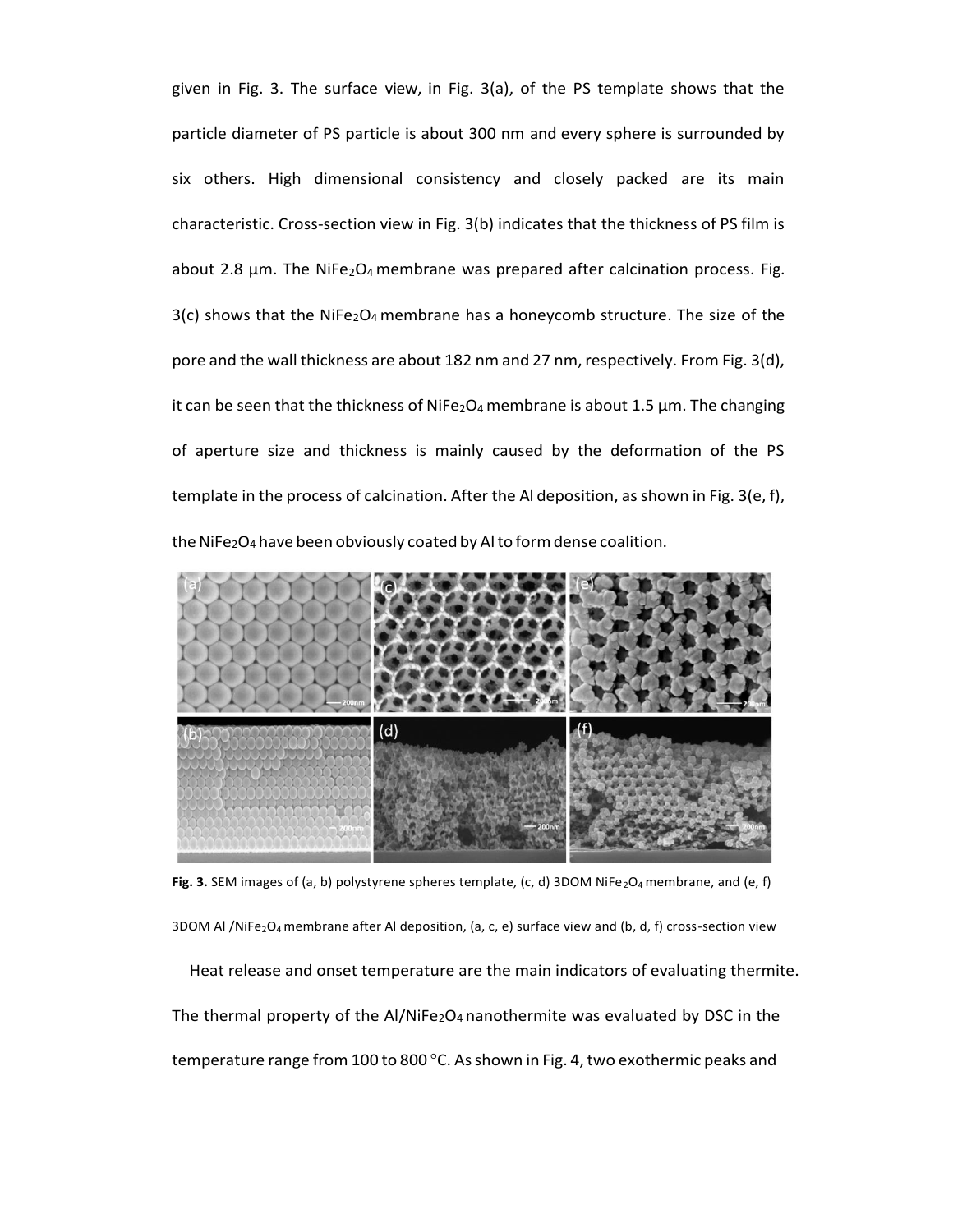one small endothermic peak in the DSC curve can be observed. At 359.2  $\degree$ C and 594.6  $\degree$ C, the first and second exothermic peaks are observed, respectively. Through integral calculation of the two exothermic peak areas, from 298.2 to 464.3 °C and 510.1 to 655.7 °C, the outputs of heat are 279.4 J  $g^{-1}$  and 2642.3 J  $g^{-1}$ , respectively. The total heat release is 2921.7 J  $g^{-1}$ . The value is more than that from Al/NiO (2200 J  $g^{-1}$ ) and Al/Fe<sub>2</sub>O<sub>3</sub> (2830 J  $g^{-1}$ ), which have been reported before <sup>10, 16</sup>. High heat release is due to two factors. First, unique three-dimensional reticular structure greatly increases the oxide surface area in contact with the fuel, conducive to the full response. Second, calcination treatment of oxide and magnetron sputtering plating aluminum method is adopted to reduce the content of impurities such as alumina ratio. The melting of Al caused a small endothermic peak at 660°C and the very small endothermic peak indicate that Al has almost completely reaction. In particular, the onset temperature of Al/NiFe<sub>2</sub>O<sub>4</sub> (298.2  $\degree$ C) thermite reaction is much low compared with that of Al/NiO (400 °C) and Al/Fe<sub>2</sub>O<sub>3</sub> (550 °C)  $97, 10$ . Gradient experiments were done to verify the reproducibility of the phenomenon, the results were shown in Fig. 5. It shows that the initial reaction temperature is between 295-300 °C. In addition, the DSC curve of pure NiFe<sub>2</sub>O<sub>4</sub> (see Fig. S1 in the supporting information) shows that there is no exothermic peak near 300 °C. This means that the first slow rising heat release curve was caused by the mild react of the nanoscale  $AI/NiFe<sub>2</sub>O<sub>4</sub>$  membrane. It is noteworthy that the second exothermic peak occurs below the melting point of Al, 660 °C. This phenomenon is not common in the previous literature. The possible reason for the phenomenon is synergistic effect or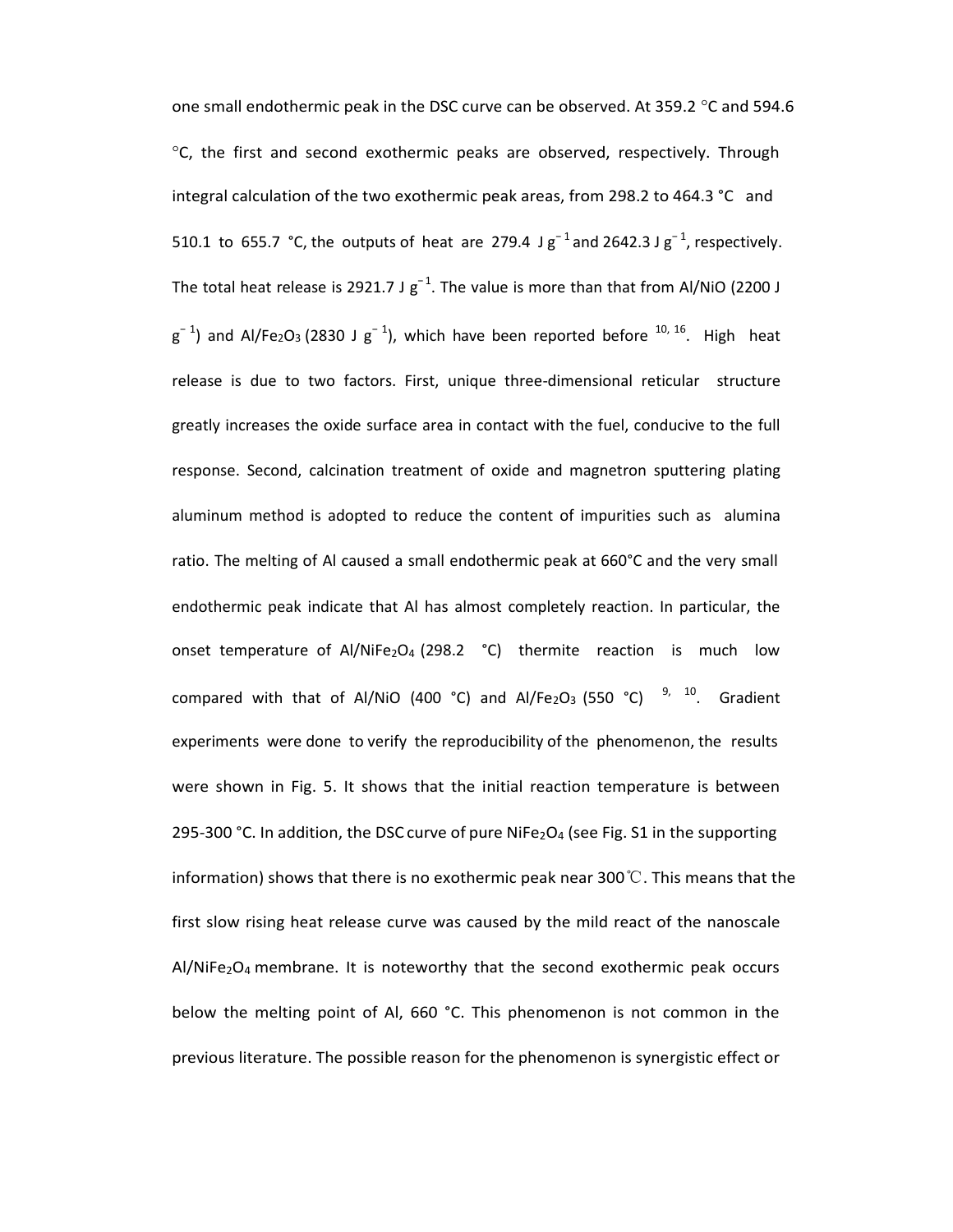catalytic property of composite metal oxide  $11$ , but the mechanism is not fully understood.



temperature range from 100 to 800 °C with a heating rate of 20 °C min $^{-1}$  under a 30.0 mL min $^{-1}$  N Fig. 4. DSC curve of Al/NiFe<sub>2</sub>O<sub>4</sub> membrane with an aluminizing duration of 15 min obtained in a

flow.



Fig. 5. DSC curve of Al/NiFe<sub>2</sub>O<sub>4</sub> membrane with an aluminizing duration of (a) 30 min and (b) 45 min

Laser ignition experiment has been employed to further verify the ignition

performance of Al/NiFe2O<sub>4</sub> membrane, see Fig. 6. Combustion is completed within ca.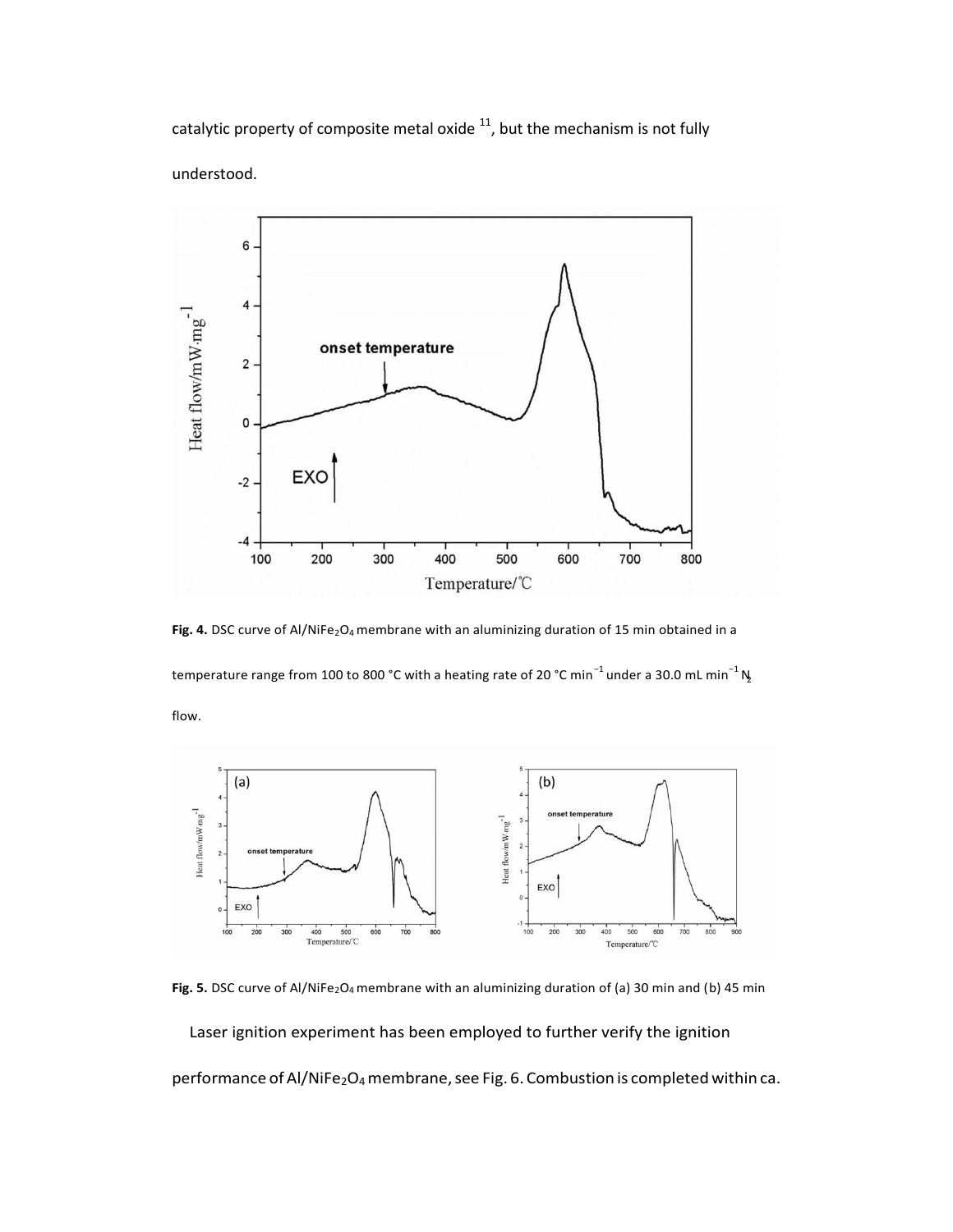99 μs and a bright flame has been observed. It is noteworthy that the incident energy is only 74 mJ per pulse. High burning rate, bright flame and low input energy indicate that the synthesized Al/NiFe2O<sub>4</sub> nanothermite can be easily ignited by laser.



Fig. 6. Flame propagation images of Al/NiFe<sub>2</sub>O<sub>4</sub> membrane under the laser ignition

## **4. Conclusions**

 $NiFe<sub>2</sub>O<sub>4</sub>$  nanothermite has been successfully developed by unique polystyrene spheres template, with Al deposited onto it by magnetron sputtering processing. With this unique pathway, the following achievements have been verified: increased effective component, improved heat release and combustion performance of Al/NiFe<sub>2</sub>O<sub>4</sub> nanothermite owing to reduced impurities and alumina. Furthermore, the self-catalysis of NiFe<sub>2</sub>O<sub>4</sub> has significantly contributed to a decreased onset temperature of nanothermite reaction, leading to the easy ignition of thermite.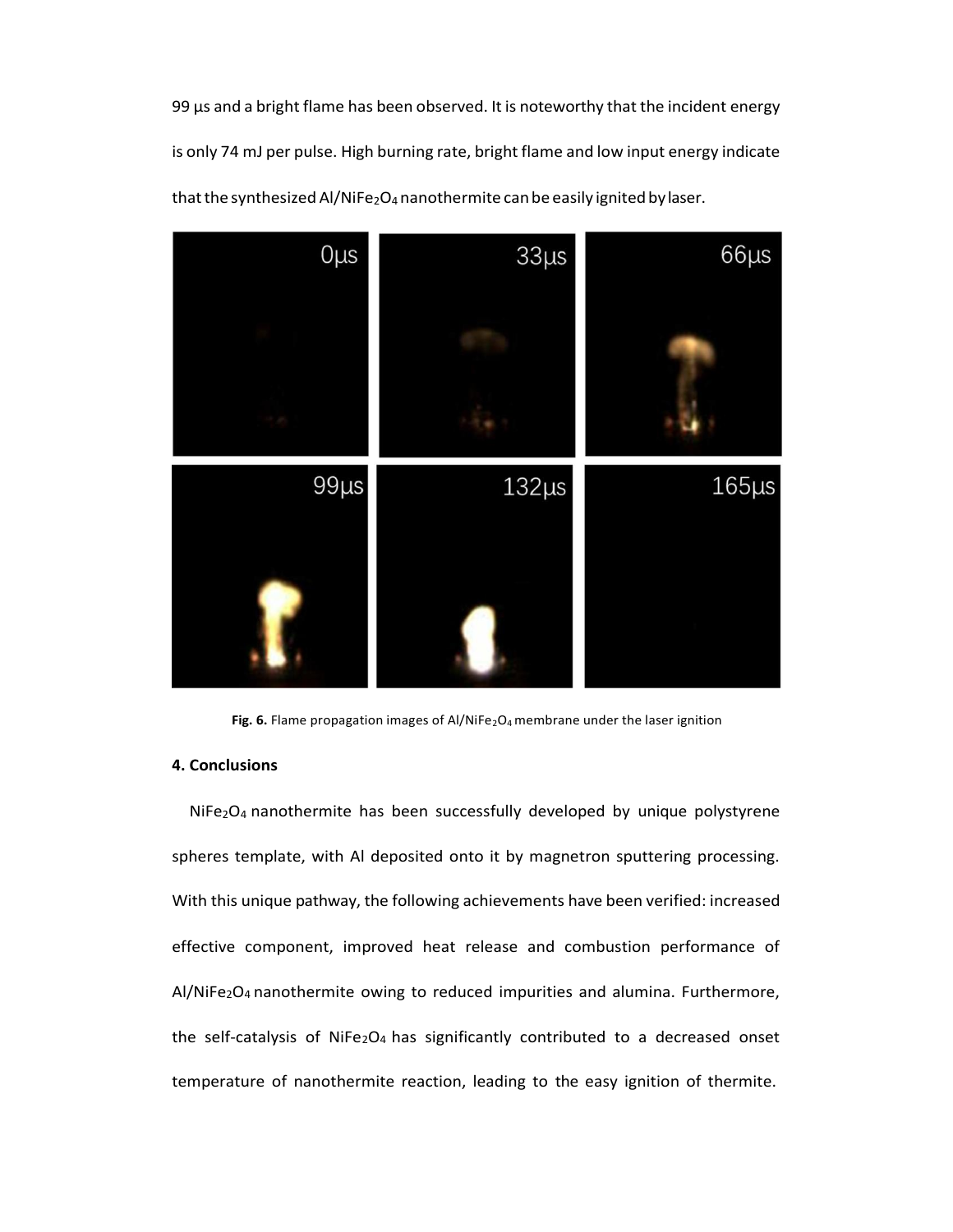These characteristics are important for the nanothermite application in initiating explosive devices, especially the use in MEMS pyrotechnics that require low ignition energy and high output power.

#### **Acknowledgments**

This work was supported by National Natural Science Foundation of China (Grant 51576101), National Science Foundation of Jiangsu Province of China (Grant BK20141399), the Fundamental Research Funds for the Central Universities (Grant 30915012101).

## **References**

- 1. C. Zhou,*NewChemical Materials*,2010.
- 2. L. L. Wang, Z. A. Munir and Y. M. Maximov,*Journal of Materials Science*, 1993, 28, 3693-3708.
- 3. L. Menon, S. Patibandla, K. B. Ram, S. I. Shkuratov, D. Aurongzeb, M. Holtz, J. Berg, J. Yun and H. Temkin, *Applied Physics Letters*, 2004, 84, 4735.
- 4. D. Zhang, X. Li, B. Qin, C. Lai and X. Guo, *Materials Letters*, 2014, 120, 224-227.
- 5. R. Thiruvengadathan, C. Staley, J. M. Geeson, S. Chung, K. E. Raymond, K. Gangopadhyay and S. Gangopadhyay, *Propellants, Explosives, Pyrotechnics*, 2015, 40,729-734.
- 6. V.A. Chaudhari andG. K. Bichile,*Quarterly Journal of Speech*, 2015, 75, 1-24.
- 7. J. Y. Ahn, S. B. Kim, J. H. Kim, N. S. Jang, D. H. Kim, H. W. Lee, J. M. Kim and S. H. Kim,*Journal of Micromechanics andMicroengineering*,2016, 26,015002.
- *8.* K. Zhang, C. Rossi, G. A. Ardila Rodriguez, C. Tenailleau and P. Alphonse, *Applied*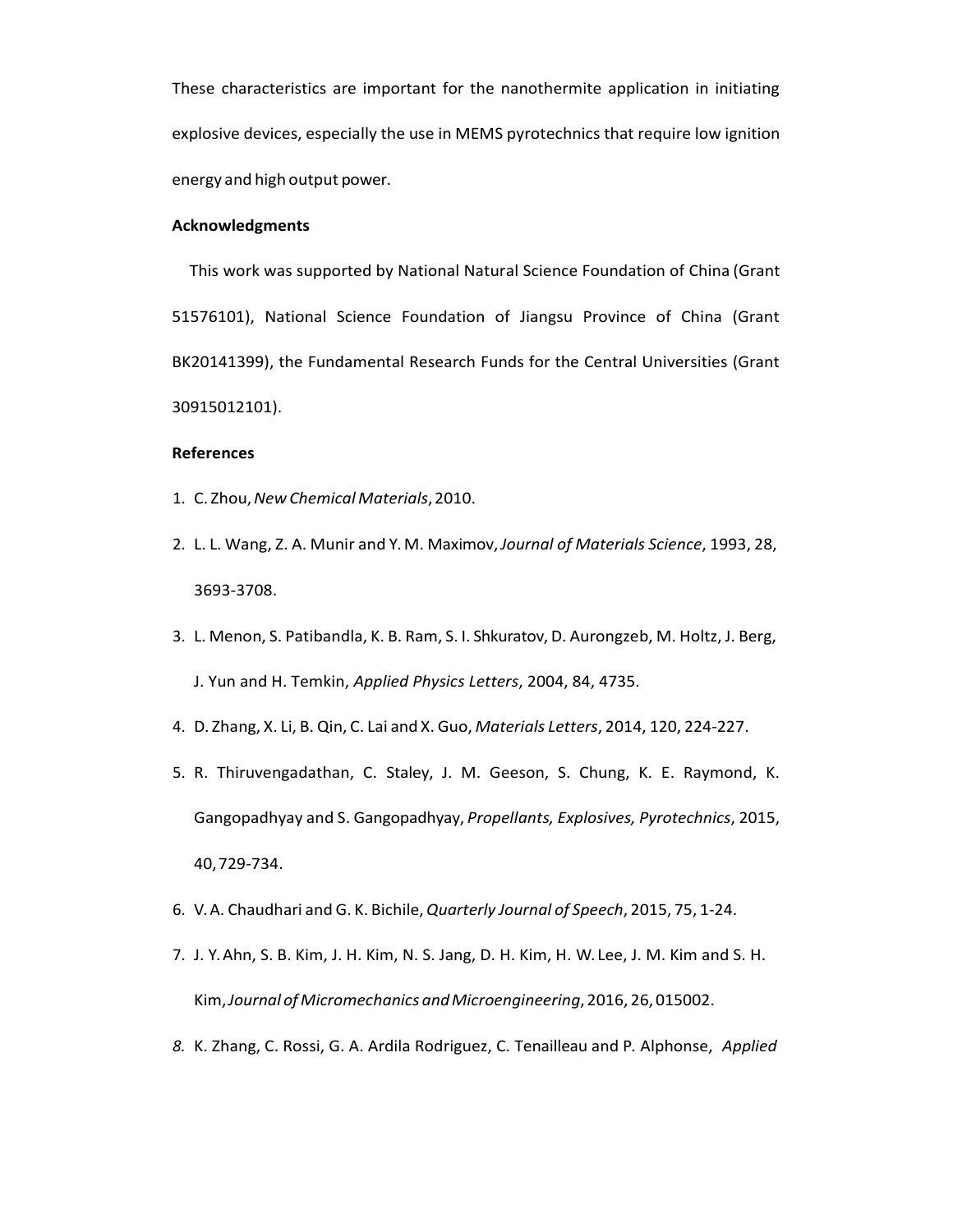*Physics Letters*, 2007, 91, 113117.

- 9. N. Zhao, C. He, J. Liu, H. Gong, T. An, H. Xu, F. Zhao, R. Hu, H. Ma and J. Zhang, *Journal of Solid State Chemistry*, 2014, 219, 67-73.
- 10. K. Zhang, C. Rossi, P. Alphonse, C. Tenailleau, S. Cayez and J.-Y. Chane-Ching, *Applied Physics A*, 2008, 94, 957-962.
- 11. Y.Wang, X. Xia, J. Zhu, Y. Li, X. Wang and X. Hu, *Combustion Science & Technology*, 2011,183, 154-162.
- 12. D. J. Stacchiola, S. D. Senanayake, P. Liu and J. A. Rodriguez, *Chemical reviews*, 2013,113,4373-4390.
- 13. N. Bayal, P. Jeevanandam, N. Bayal and P. Jeevanandam, *Ceramics International*, 2014,40,15463-15477.
- 14. X. Xia, J. Tu, Y. Zhang, X. Wang, C. Gu, X. Zhao and H. J. Fan, *Acs Nano*, 2012, 6, 5531-5538.
- 15. T.Charoensuk,U.Boonyang, C. Sirisathitkul, P.Panchawirat andP.Senthongkaew, *Materials Science*, 2014, 20, 97-102.
- 16. W. Zhang, B. Yin, R. Shen, J. Ye,J. A. Thomas and Y. Chao, *ACS applied materials & interfaces*,2013,5,239-242.